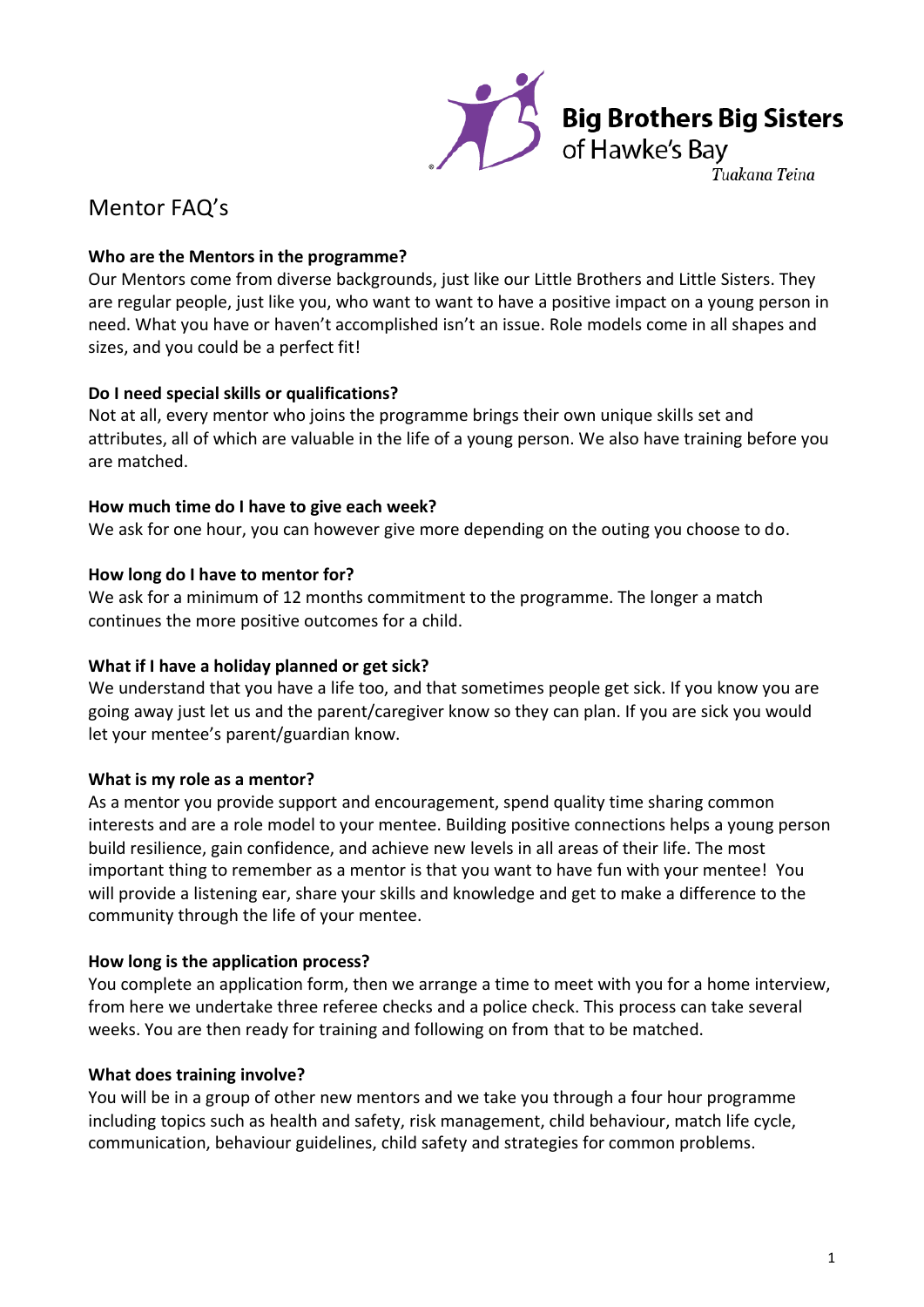

#### **How will I be matched with a child?**

The application and interview process helps us to get to know your preferences as well as the situation best suited for you. It also helps you to get to know us and the programme expectations. We take into account your personality, likes, dislikes, age preferences, background and location. However, the final decision is yours.

#### **How long does it take to be matched?**

The application process can take up to 6 weeks, and then we will consider the young people waiting for a mentor and how their interests and needs will work well with the mentor.

#### **How do young people enter the programme?**

Children and parents may hear about BBBS from their school, a counsellor, a social worker. All children and their parents choose to be in our programme.

#### **Who are the young people in the programme?**

Our young people come from many types of home environments and family structures; different social-economic levels, ethnic backgrounds, and neighbourhoods and schools that cross all communities. Their backgrounds and personalities are unique, but they all have a need for friendship with a caring adult.

#### **How will I get a child I get along with?**

The application process for a mentee to join the programme is similar to that of a mentor. We learn as much as we can about the young person, and yourself to ensure we can make the best match possible.

#### **Is it safe being a mentor if I am male?**

Yes, we understand the perceived concern about potential risks and social stigmas, however there are rigorous processes, training and monitoring in place to support both the mentor and mentee while on the programme. All our male mentors report a love of mentoring their young people, with no issues.

#### **How often do I get together with my mentee?**

Once a week. There is some flexibility around this if you have special circumstances, such as shift work that needs to be taken into consideration. Just let us know and we can talk it through.

#### **Do I need to have a car and a full drivers license?**

Yes, you require access to a car and a full drivers license as you will need to pick up and drop off your mentee each time you go out.

#### **Can I mentor a child with my spouse/partner?**

Yes, we do offer couple matches.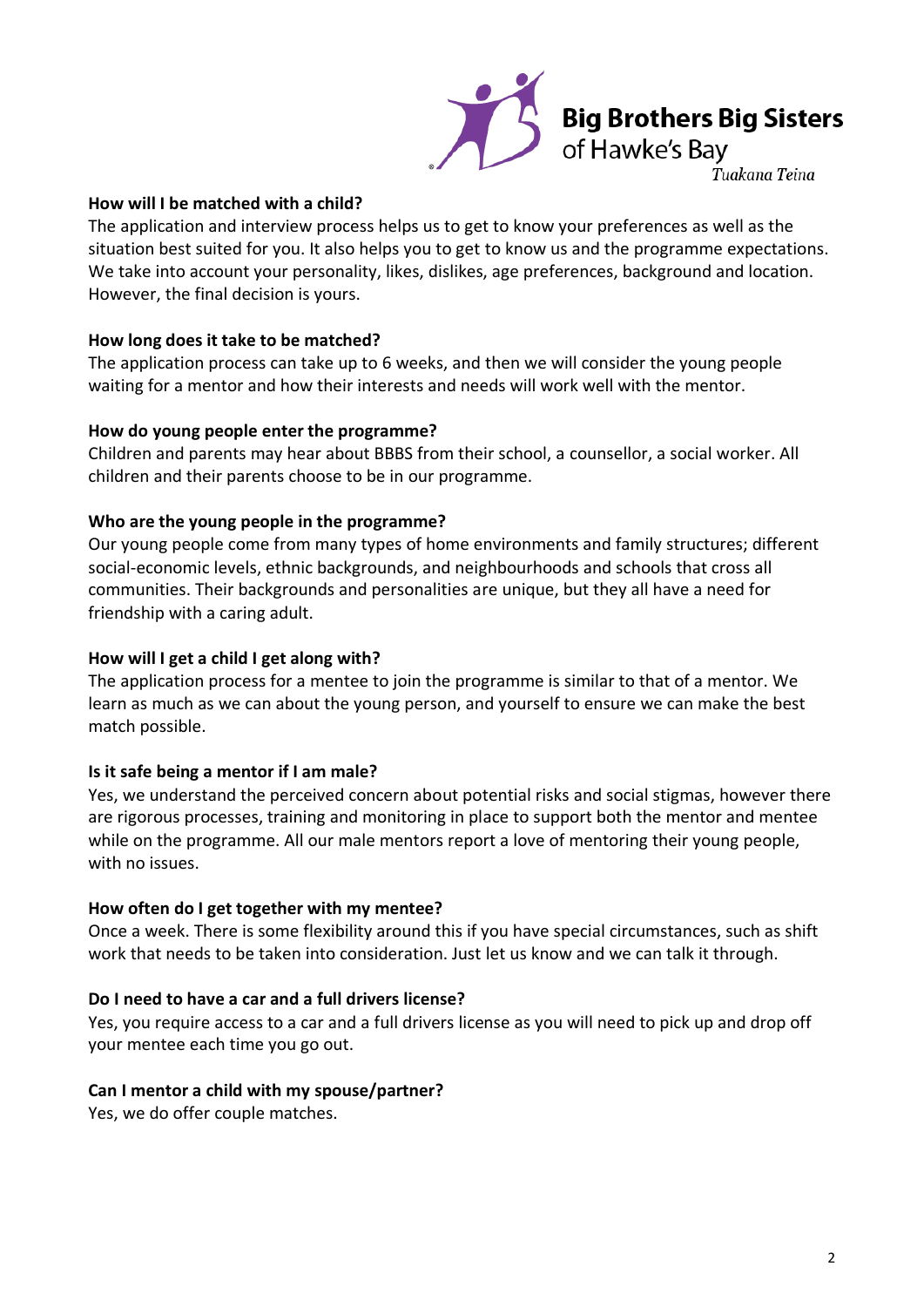

# **Big Brothers Big Sisters**<br>of Hawke's Bay

Tuakana Teina

## **What support does Big Brothers Big Sisters provide?**

Throughout your match you are fully supported by a mentor coordinator. When you are first matched we will call and check in on how things are going after the first couple of outings you have. Thereafter we will call or meet with you in person every month for the first 12 months. When a match goes longer than 12 months, we check in every three months with you. We are available outside these times by phone and email for any questions, worries or concerns you may have. We also love to hear your wins and successes too! You'll receive ideas for activities, guidance for handling possible difficult situations and feedback on how you are making a difference, just by showing up! You will be joining over 280,000 other volunteers in the BBBS family around the world!

## **When do I go out with my mentee?**

Most mentors will see their mentee on the weekend, others meet up after school.

## **Do I need to do a set time each week?**

Every match relationship differs and communication between the mentor and parent/guardian to ensure a mutually agreeable time works. Some matches meet the same day and time each week, and others vary.

## **Who do I organise the outings with?**

You will be in direct contact with the parent/guardian to arrange the outing time each week.

## **How much money should I spend?**

We discourage you from spending a lot of money on your outings. The goal of the relationship is friendship. You should focus your time on getting to know each other. We encourage you to seek out free or low-cost activities, especially in the beginning. You may also receive notices of opportunities for free tickets for your match to attend a variety of cultural and sporting activities.

## **Can I bring my spouse/friend/family member on outings?**

In the beginning it is important for you and your Little Brother or Little Sister to get to know each other. This can happen best on a one-to-one basis. Over time it is also valuable for your Little Brother or Little Sister to get to know the people who are important to you. Keep in mind that if you're spending lots of time with others your Little Brother or Little Sister may begin to feel jealous or neglected. Remember that the main focus is the friendship YOU have with your Little Brother or Little Sister.

## **What do I do when we go out?**

For the first three months of a match, outings are required to be carried out in the community, visiting local parks, libraries, beaches and attractions are the norm for this period. After three months (subject to approval) the mentor has the option to take the mentee to their home where they often do creative activities such as baking, sewing, arts, crafts and building projects.